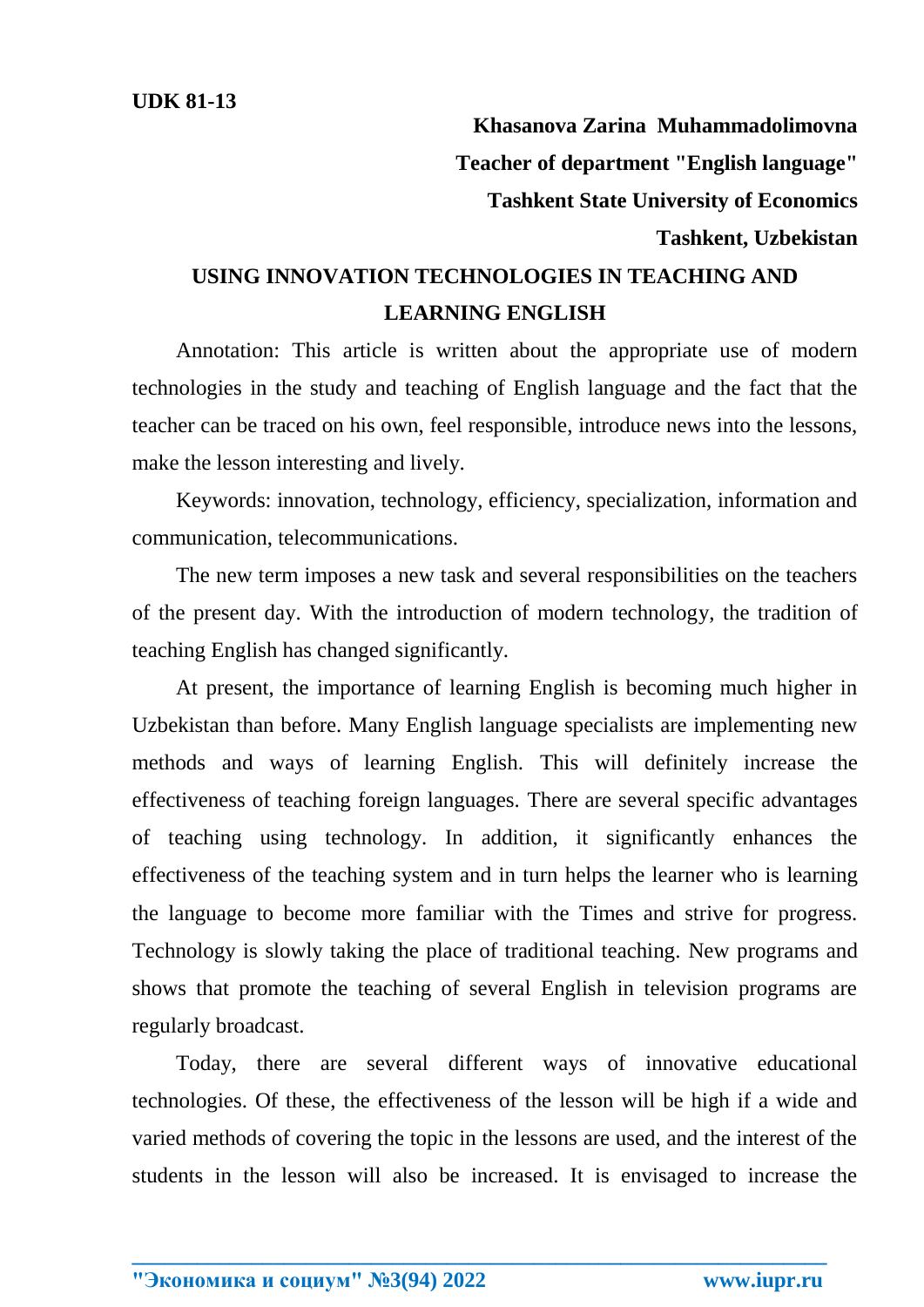effectiveness of education by bringing innovations into the educational process and their implementation. The use of various role-playing, moving games in the teaching of foreign language lessons also causes an increase in the interest in both the lesson and the language learning. By working in pairs or subgroups of students, it will also help the students to have communicative communication with others. It should also be noted that in order to increase the effectiveness of teaching today, new methods of using modern innovative technologies have been introduced in Uzbekistan. For example, in a student taught a foreign language on the basis of multimedia, there was an opportunity to develop four skills, to learn both visually and audibly through interesting materials. In addition, the reader is able to guess the meaning of some words by seeing live actions and tries to understand it. Of course, the application of modern technology in any foreign language lessons computer, radio, CD, DVD will allow the growing younger generation to learn foreign languages faster, shaking the learning process further.

The fact that some teachers do not know and do not use the use of technology during English language classes leads to the fact that students are bored for a while. It is for this reason that, that is, the use of technologies and at least a computer during the lesson in order not to quench the enthusiasm of the learner, will further increase the interest of the learner.

After all, educational materials, prepared depending on the age, interest, abilities of the learner, the assimilation of lessons, will certainly yield results. On the contrary, if we do not choose instructional materials based on these requirements of the teachers, when we broadcast video films, songs, or texts that consist of complex words to primary school students, or through multimedia, computers, then when we demonstrate instructional materials that consist of much simpler texts to middle and upper class or group learners, the learners' interest in learning This in turn can lead to a decrease in the prices, a loss of self-esteem of the teacher in front of the students. Hence, it follows that it is not only the use of technologies in the course of the lesson, but also the ability to apply them in their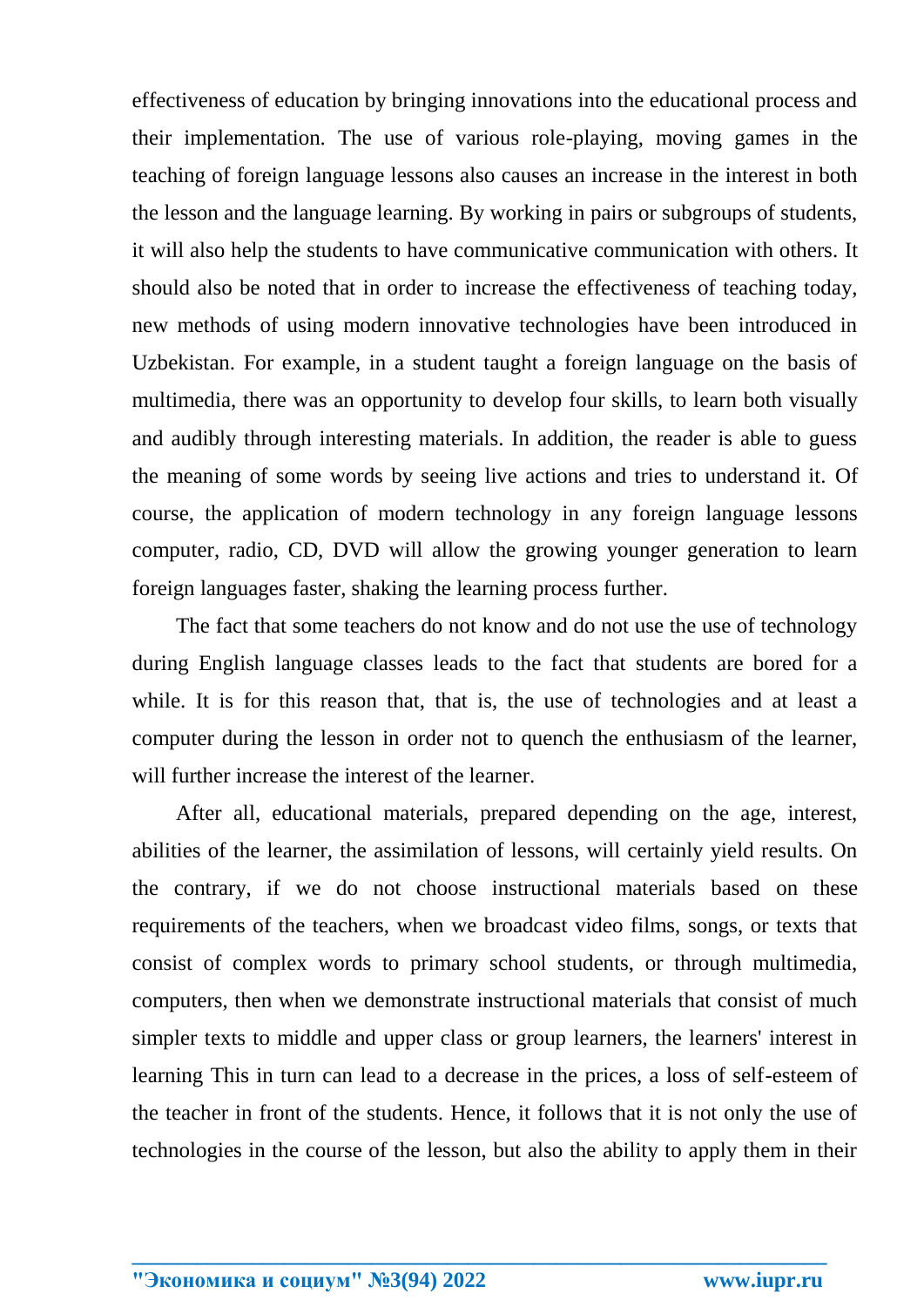place, and the use of technologies is the main task to ensure that they serve to increase the knowledge of the reader.

The current CEFR, that is, four of the requirements of international European standards of education: (writing, reading, listening, speaking) it is important to use the technologies efficiently and appropriately during the lessons conducted on the compendium of learning by writing, reading, listening, speaking in English. For example, in the lessons of listening and understanding, there are also some rules for broadcasting, putting audio texts. In it, it is important that the main goal is that the learner can understand the audio material hears and analyze it without difficulty. To do this, the first thing to do is to prepare the environment for the broadcast by putting the audio material in place, so that the audience can provide a peaceful environment, while the teacher should focus on the quality of the audio being put in place as well as on the fact that the audio inputs are working well, and that the once all the requirements are met, the teacher can start broadcasting by putting the audio material on the learners. The broadcast is done at least twice otherwise language learners may not understand the subject and may not be able to properly perform the exercises performed as soon as the audio material is heard.

It is also a very effective method of demonstrating and discussing Video Films, rollers, to the learners using multimedia in the course of the course transition, using technology, both in speaking and writing learning. This can be used a dictionary familiar to learners, to comment on words when new and complex words are involved, to demonstrate the video material after completing the exercises related to new words. To carry out this process, too, it is important, of course, to have a quiet, non-noisy environment, a comfortable and clean classroom, the possibility of tampering with everyone, to check whether the speakers are working. Before putting in the video, it is necessary to talk about the topic of the video, where the learners will be shown, to conduct questions and answers, to put out the video material when they are really sure that the learners are interested in this topic. When the video ends, the teacher will be interested in the students ' thoughts about the video film, will have to perform exercises. Once these stages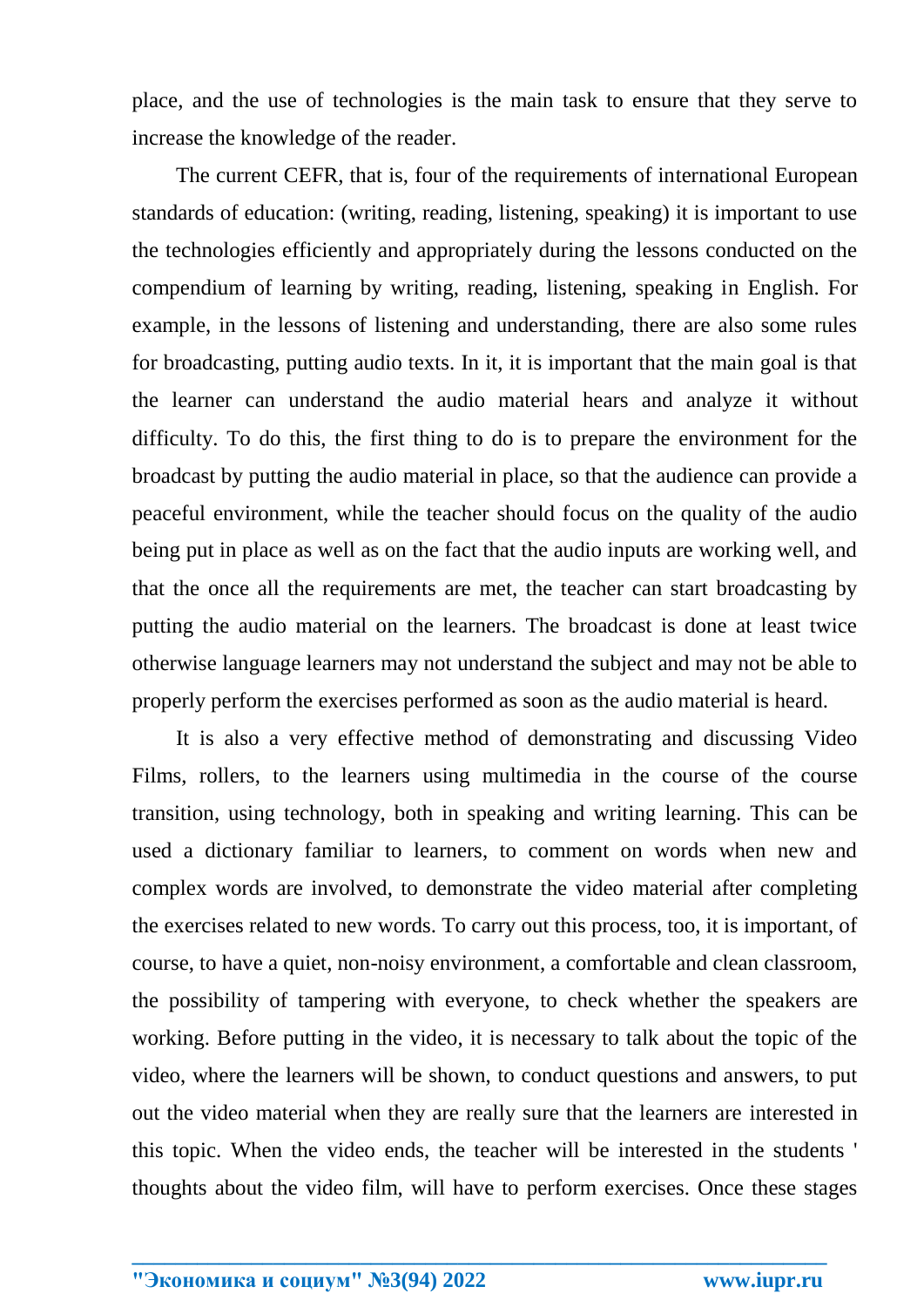are completed, these lessons will certainly contribute greatly to the increased interest and knowledge of the learners. It follows that the role of modern technologies in further enriching our lessons, attracting interest from learners, enriching their knowledge is incomparable. And to apply them correctly and appropriately is the main guarantee of our achievements. The research process used historicity, logic, methods of analysis and synthesis of practical knowledge. In the course of this study, the present significance of the use of Information Technology in foreign language lessons has been revealed objective. Today, the stages of teaching Blum taxonomy were studied in a logical sequence, using innovative technologies.

The use of graphic organizers in the educational process is one of the most important tools in covering the topic, its delivery to students. It is also possible to use several different graphic organizers in highlighting a topic. When teaching a foreign language, it is worthwhile to use graphic organizers to explain new words on the topic, the rules of writing. It will also be easy to keep in mind if these are given through graphic organizers. The effectiveness of using different tables in the process of teaching a foreign language is also high. Through the use of tables in the process of education, students can come up with a certain rules of mathematics, for example, to compose sentences using times, placing new words. At a time when the need to learn a foreign language is high, the efficient use of modern information technology, innovative educational technology in the educational process leads to the fact that this process is effective. The effectiveness of innovative educational technologies in their proper and efficient use in the educational process.

Pedagogical communication is the interaction of the teacher and the educator, which is based on mutual information, primarily on the exchange of educational information, helps to understand the pedagogical communication partner, as well as to carry out mutual cooperation activities. In this information is delivered both through verbal, through speech, and through nonverbal - means. In the process of pedagogical communication, the teacher should play a key role and be an example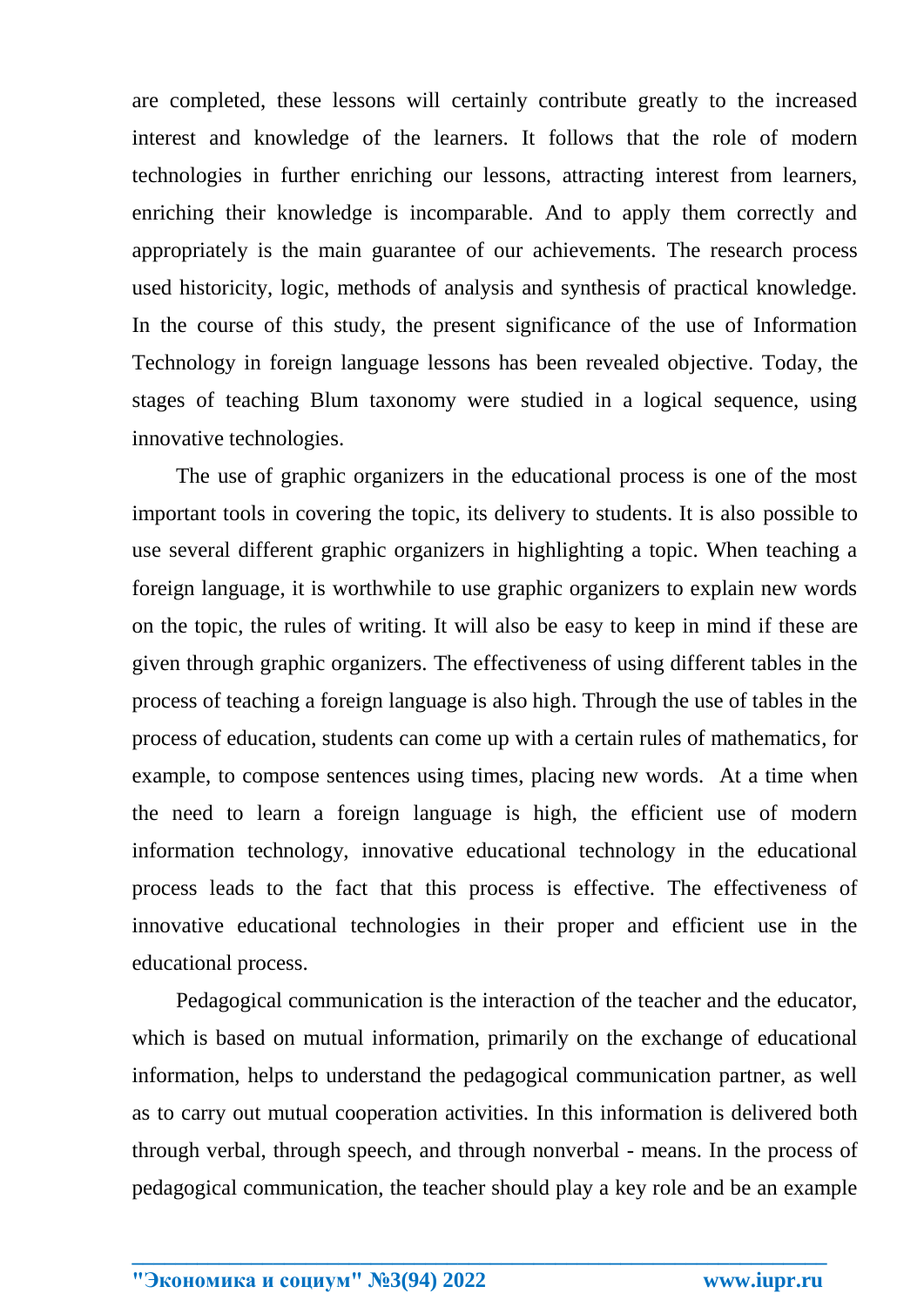for students. The communicative culture of the teacher is a professional pedagogical communication with the subjects of his educational process. As a necessary level of communicative culture, it can be defined that the teacher will be able to positively perceive educators and colleagues and ensure the achievement of educational and educational goals without words.

Our country, the interest in teaching foreign languages has increased and many opportunities have been created for young people.

In conclusion, as a result of the use of innovative methods in English language lessons, students' logical thinking skills develop, their speech becomes Fluent, a rapid and correct answer qualification is formed. Such methods arouse enthusiasm for knowledge in the reader. The reader seeks to see a thorough presence in the lessons. This makes students become active subjects of the educational process. As the education system sets itself the task of educating a free-thinking, competent, mature person, in the future we can add our own with the help of which we will develop more perfect ways for future teachers to effectively use innovative technologies.

## References:

1. Farxodjonova N. F. Modernization Of Uzbek Language And National-Spiritual Heritage In National Culture". The American Journal of Social Science and Education //Innovations. – 2021. – T. 3. – №. 01. – C. 585.

2. Isroilovich I. M. et al. PHILOSOPHICAL IDEAS AND VIEWS OF NATIONAL CULTURE IN THE CONDITION OF GLOBALIZATION //PalArch's Journal of Archaeology of Egypt/Egyptology. – 2020. – T. 17. –  $\mathbb{N}_2$ . 7. – С. 14289-14295.

3. Numonjonov S. D. Innovative methods of professional training //ISJ Theoretical & Applied Science, 01 (81). – 2020. – С. 747-750.

4. qizi Farxodjonova N. F. et al. SCIENTIFIC RESULTS OBTAINED ON THE TOPIC" MODERNIZATION AND INTEGRATION OF NATIONAL CULTURE IN THE CONTEXT OF GLOBALIZATION" //Scientific Bulletin of Namangan State University. – 2020. – Т. 2. – №. 9. – С. 137-144.